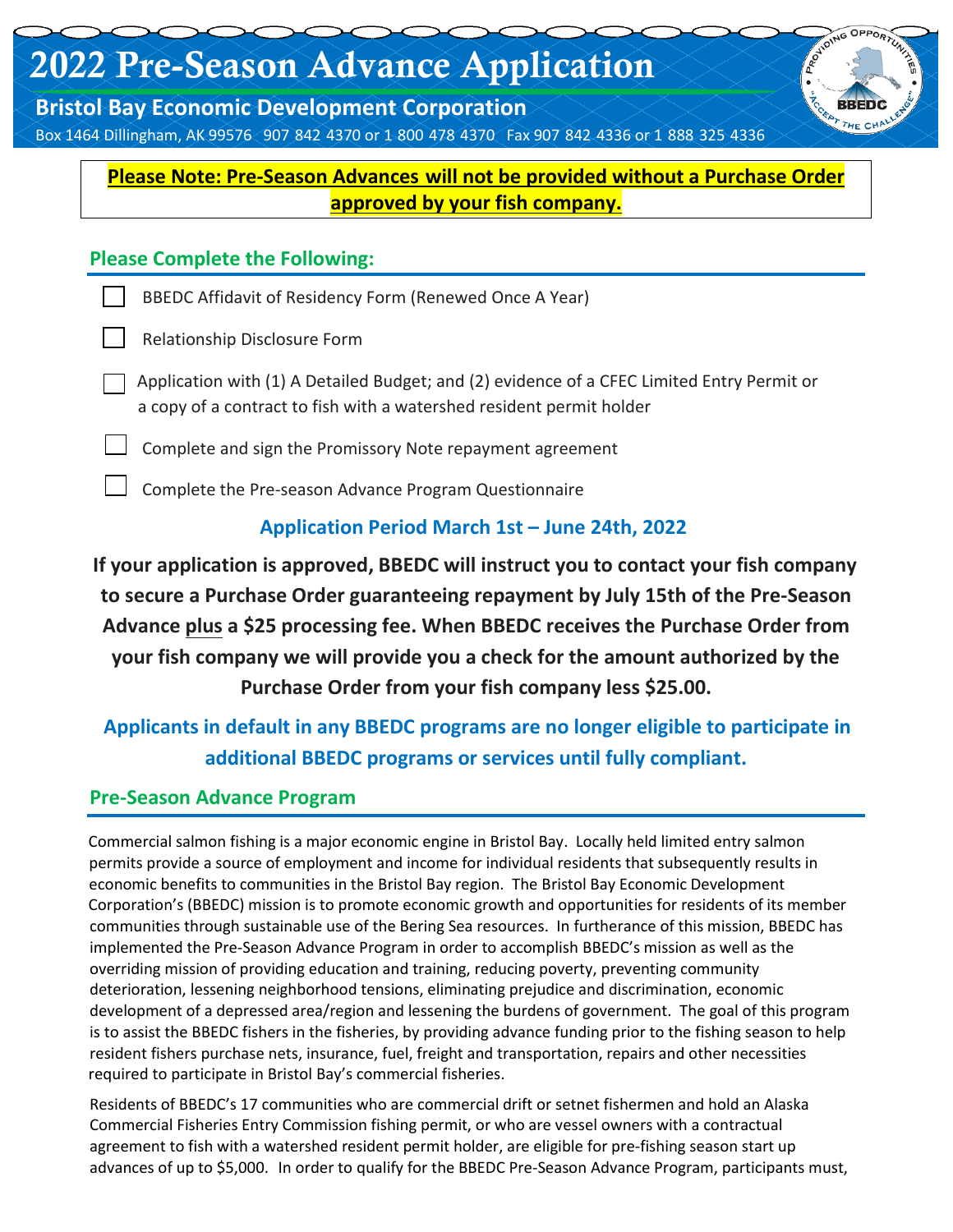in the judgment of BBEDC staff, meet the specific program requirements and demonstrate that they could not effectively and fully participate in the fishery using only their own financial resources.

Applicants must include a budget detailing how the advance will be spent, and fish for a company that agrees to provide a Purchase Order to repay the amount requested plus a fee of \$25.00 by July 15th of the year the advance is provided. Advances will not be granted without the Purchase Order guarantee from the applicant's fish buyer and a signed promissory note from the applicant. Interest on the advance after the payment due date will be charged at the rate stated in the promissory note. If the advance is not repaid to BBEDC, or arrangements made to repay the advance over time, will prohibit the applicant from receiving any future services from BBEDC.

Only natural persons (excluding non‐natural entities such as corporations, partnerships, etc.) who are certified as residents by one of the seventeen BBEDC member villages listed below are eligible to receive a pre‐fishing season start up advance from BBEDC:

| Aleknagik          | Ekuk                  | Pilot Point  | <b>Twin Hills</b> |
|--------------------|-----------------------|--------------|-------------------|
| Clarks Point       | King Salmon/Savonoski | Port Heiden  | Ugashik           |
| <b>Dillingham</b>  | Manokotak             | South Naknek | Ekwok             |
| Egegik<br>Levelock | <b>Naknek</b>         | Togiak       | Portage Creek     |

By accepting a pre‐season advance, a borrower agrees that BBEDC will be repaid by July 15 of the year in which the advance is provided and agrees to certain other provisions described below. Failure to repay the advance will make the recipient ineligible for future services from BBEDC, except in some cases of extreme financial hardship.

Examples of extreme financial hardship may include injury, extraordinary family circumstances, the loss or incapacitation of a fishing vessel, engine or other critical fishing component, loss of a market through no fault of the applicant, run failures or other extreme circumstances that shall be evaluated on a case‐by‐case basis by BBEDC. In such cases, failure to provide timely documentation to BBEDC of the applicant's sincere attempt to participate in the fishery through fish tickets or other means may be considered grounds for ineligibility for future pre‐season advances. By accepting a pre‐season advance, a borrower agrees to provide such documentation if requested by BBEDC. Eventual repayment of the advance with any accrued interest returns BBEDC program eligibility to the fisher.

#### **Pre‐Season Advance Application**

Pre‐fishing season start‐up advances of up to \$5,000 are available to residents of BBEDC's 17 CDQ communities who hold an Alaska commercial fishing permit, and to resident vessel owners with a contract to fish with a permit holder who is also a BBEDC community resident. The advance is intended to pay for nets, insurance, fuel, freight and transportation, repairs and other items needed to participate in Bristol Bay's commercial fisheries.

Applicants must include a budget in the space provided below detailing how the advance will be spent. The advance, plus a fee of \$25.00 must be repaid to BBEDC by July 15<sup>th</sup> of the year the advance is provided, and repayment must be guaranteed by a Purchase Order issued by the applicant's fish buyer. Interest will be charged on overdue re‐payments at the rate stated in the promissory note.

Interest on the advance after the payment due date will be charged at the rate stated in the promissory note. **If the advance is not repaid to BBEDC, or arrangements made to repay the advance over time, persons receiving the pre-season advance will be prohibited from receiving any future services from BBEDC until the debt is satisfied.** Failure to use the advance for agreed purchases to facilitate participation in Bristol Bay's commercial fisheries or to repay the advance on time will make the recipient ineligible for pre‐season advances in future years, except in cases of extreme financial hardship, to be evaluated on a case-by-case basis. Applicants must provide evidence they used their best efforts to participate in the fishery through fish tickets or other documentation. By accepting a pre‐season advance, a borrower agrees to provide such documentation and access to other financial records and documentation (including confidential records with other banking institutions) if requested by BBEDC.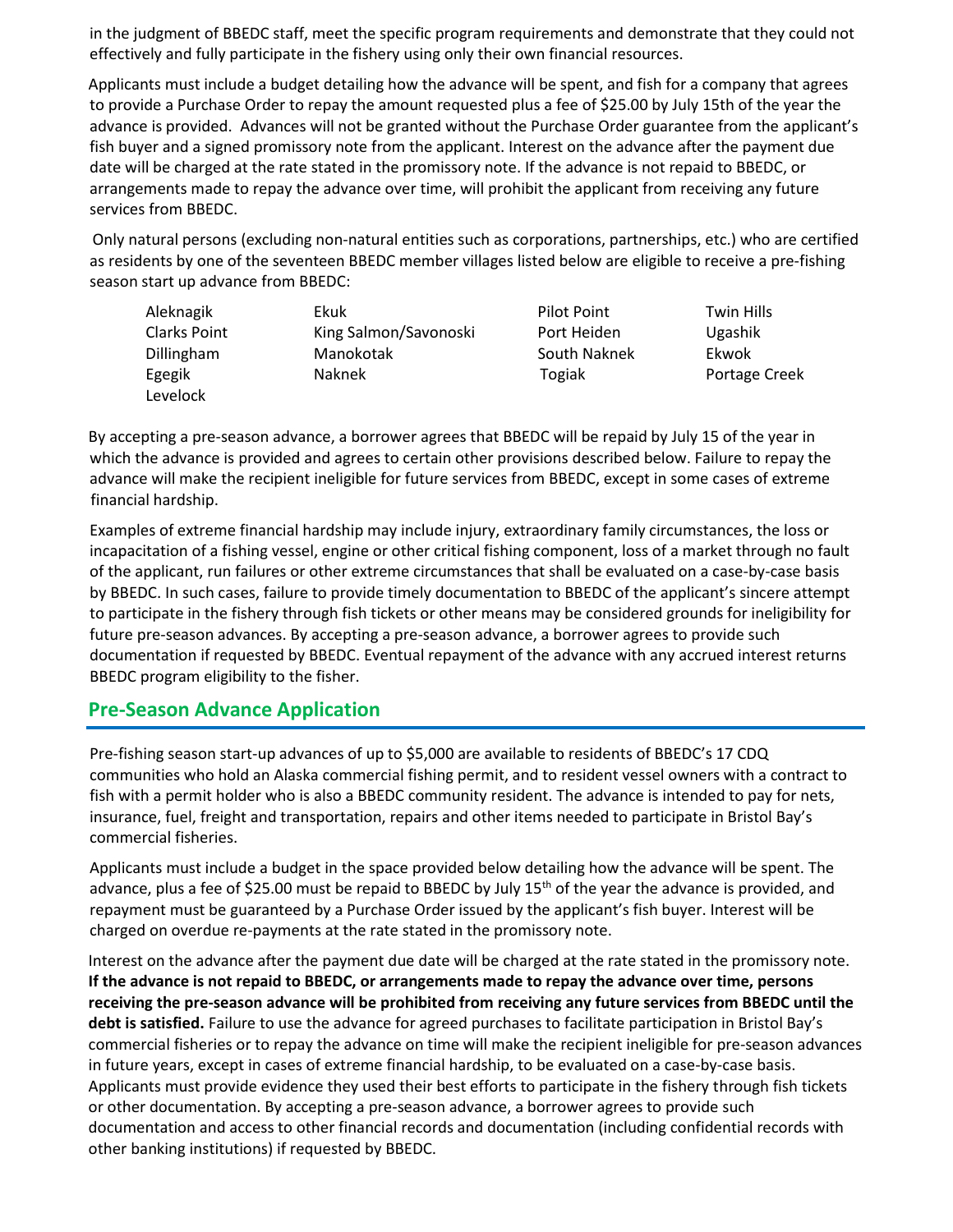# **Applicant Information**

| I request \$_____________________to pay for:                                                                                                                                                                                                                                                                                                                                                                                                                                                |         |                                                                                                                      |                    |                      |                         |
|---------------------------------------------------------------------------------------------------------------------------------------------------------------------------------------------------------------------------------------------------------------------------------------------------------------------------------------------------------------------------------------------------------------------------------------------------------------------------------------------|---------|----------------------------------------------------------------------------------------------------------------------|--------------------|----------------------|-------------------------|
| (Add additional page if needed)                                                                                                                                                                                                                                                                                                                                                                                                                                                             |         | Item                                                                                                                 |                    |                      | Cost                    |
|                                                                                                                                                                                                                                                                                                                                                                                                                                                                                             |         |                                                                                                                      |                    |                      |                         |
|                                                                                                                                                                                                                                                                                                                                                                                                                                                                                             |         |                                                                                                                      |                    |                      |                         |
|                                                                                                                                                                                                                                                                                                                                                                                                                                                                                             |         |                                                                                                                      |                    |                      |                         |
| Boat Name: 1990 120 March 2014 10: 2014 10: 2014 10: 2014 10: 2014 10: 2014 10: 2014 10: 2014 10: 2014 10: 201                                                                                                                                                                                                                                                                                                                                                                              |         |                                                                                                                      |                    |                      |                         |
|                                                                                                                                                                                                                                                                                                                                                                                                                                                                                             |         | <u> 1980 - Johann Barn, mars ann an t-Amhain Aonaich an t-Aonaich an t-Aonaich ann an t-Aonaich ann an t-Aonaich</u> |                    |                      |                         |
| Shore Fishery Lease? Yes     No     Shore Fishery Lease Number: ________________                                                                                                                                                                                                                                                                                                                                                                                                            |         |                                                                                                                      |                    |                      |                         |
|                                                                                                                                                                                                                                                                                                                                                                                                                                                                                             |         |                                                                                                                      |                    |                      | No l                    |
| If you answered "No" to the question above, please provide the name, address and contact information of the<br>person who owns the permit and provide a copy of a contract showing the permit holder's agreement to fish<br>with you.                                                                                                                                                                                                                                                       |         |                                                                                                                      |                    |                      |                         |
|                                                                                                                                                                                                                                                                                                                                                                                                                                                                                             |         |                                                                                                                      |                    |                      |                         |
|                                                                                                                                                                                                                                                                                                                                                                                                                                                                                             |         |                                                                                                                      |                    |                      |                         |
|                                                                                                                                                                                                                                                                                                                                                                                                                                                                                             |         |                                                                                                                      |                    |                      |                         |
| By signing this application, I agree to comply with the BBEDC Pre-Season Advance Program policies, repay<br>BBEDC all funds advanced by July 15 <sup>th</sup> of this year, and provide any other information requested by BBEDC<br>(including confidential records with other banking institutions) under the policies of BBEDC's Pre-Season<br>Advance Program. I understand that any failure to adhere to these policies can make me ineligible for any<br>future assistance from BBEDC. |         |                                                                                                                      |                    |                      |                         |
|                                                                                                                                                                                                                                                                                                                                                                                                                                                                                             |         |                                                                                                                      |                    |                      |                         |
| Signature                                                                                                                                                                                                                                                                                                                                                                                                                                                                                   |         |                                                                                                                      |                    | Date                 |                         |
| How did you learn about this program?                                                                                                                                                                                                                                                                                                                                                                                                                                                       | Liaison | Website                                                                                                              | <b>BBEDC Staff</b> | Program<br>Directory | Other<br>Describe Other |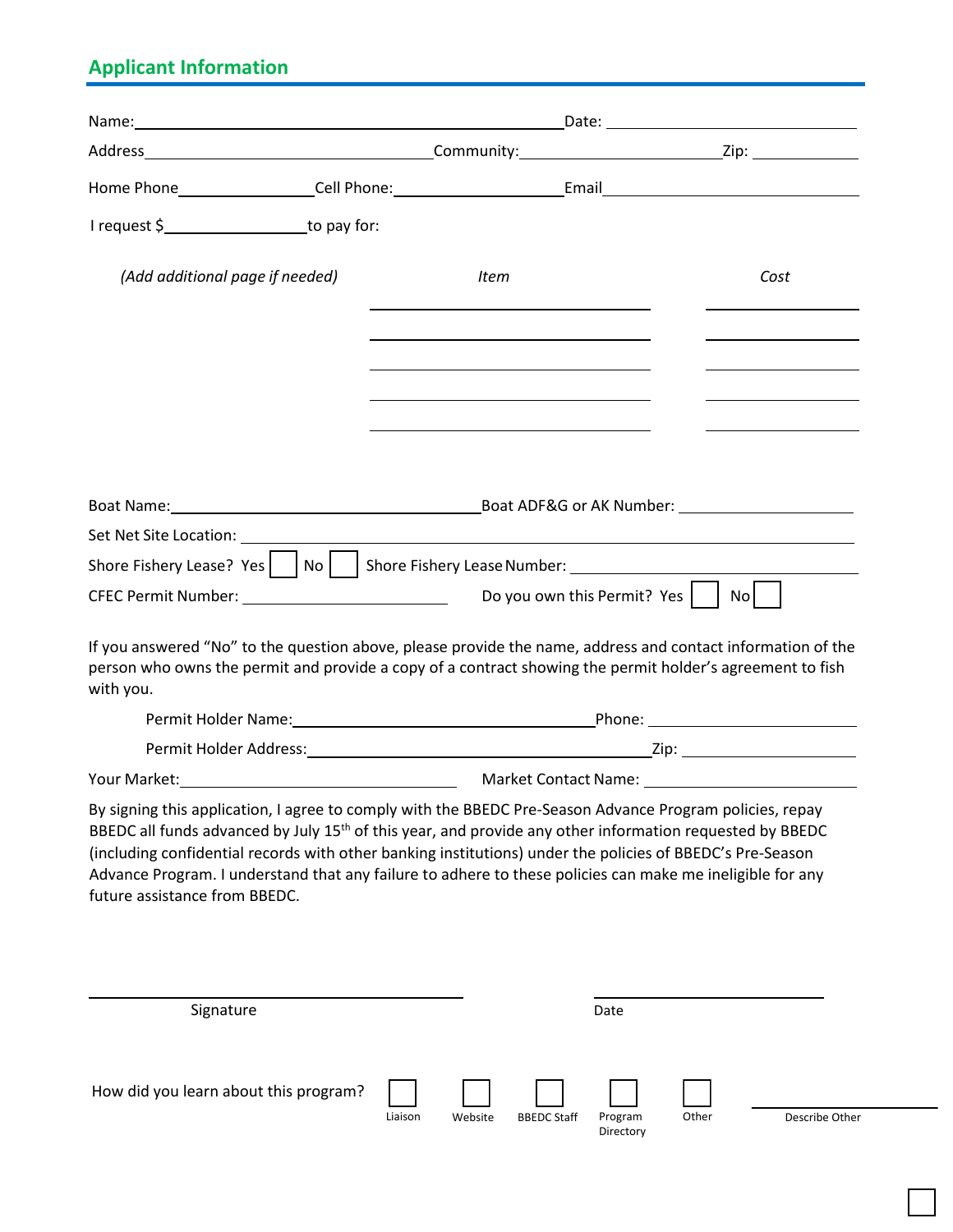#### **Pre-Season Advance Program Questionnaire**

#### **APPLICANTS MUST PROVIDE EXPLANATIONS BELOW**

• Do you qualify for the reduced Permit Renewal fee from the Commercial Fisheries Entry Commission

\_\_\_Yes \_\_\_No

• Is commercial fishing your sole source of income?

Yes No

• Have you tried to get financing from your fish processor or a financial institution?

> Yes No Please explain:

**Staff Reviewer to Complete:** 

□ Applicant is from an Economically Distressed Community

\_\_\_\_\_\_\_\_\_\_\_\_\_\_\_\_\_\_\_\_

 $\Box$  Applicant's income is no more than 80% of the median income established in the Housing Income Limits of the State of Alaska (which are based on adjusted gross income; line 37 of the individual's income tax return)

\_\_\_\_\_\_\_\_\_\_\_\_\_\_\_\_\_\_\_\_

• Would you be able to participate fully in the fishery this season if you do not receive funding through this program?

\_\_\_\_\_\_\_\_\_\_\_\_\_\_\_\_\_\_\_\_\_\_\_\_\_\_\_\_\_\_\_\_\_\_\_\_\_\_\_\_\_\_\_\_\_\_\_\_\_\_\_\_\_\_\_\_\_\_\_\_\_\_\_\_\_\_\_\_\_\_\_\_\_\_\_\_\_\_\_\_\_\_\_\_

\_\_\_\_\_\_\_\_\_\_\_\_\_\_\_\_\_\_\_\_\_\_\_\_\_\_\_\_\_\_\_\_\_\_\_\_\_\_\_\_\_\_\_\_\_\_\_\_\_\_\_\_\_\_\_\_\_\_\_\_\_\_\_\_\_\_\_\_\_\_\_\_\_\_\_\_\_\_\_\_\_\_\_\_

| Yes No                              |                                                                                                              |
|-------------------------------------|--------------------------------------------------------------------------------------------------------------|
|                                     |                                                                                                              |
| this season?                        | Are there other financial challenges that you will encounter before being able to participate in the fishery |
| Yes No                              |                                                                                                              |
|                                     |                                                                                                              |
|                                     |                                                                                                              |
|                                     |                                                                                                              |
|                                     | Are you a member of any of the following minority groups? Please check all that apply:                       |
| $\Box$ African American             | $\Box$ Hispanic                                                                                              |
| $\square$ Pacific Islander American | $\Box$ Native American, including Alaska Native                                                              |
| $\Box$ Asian Indian                 | $\Box$ Hasidic Jew                                                                                           |

**APPLICATIONS MUST BE COMPLETE BEFORE SUBMITTING TO BBEDC**